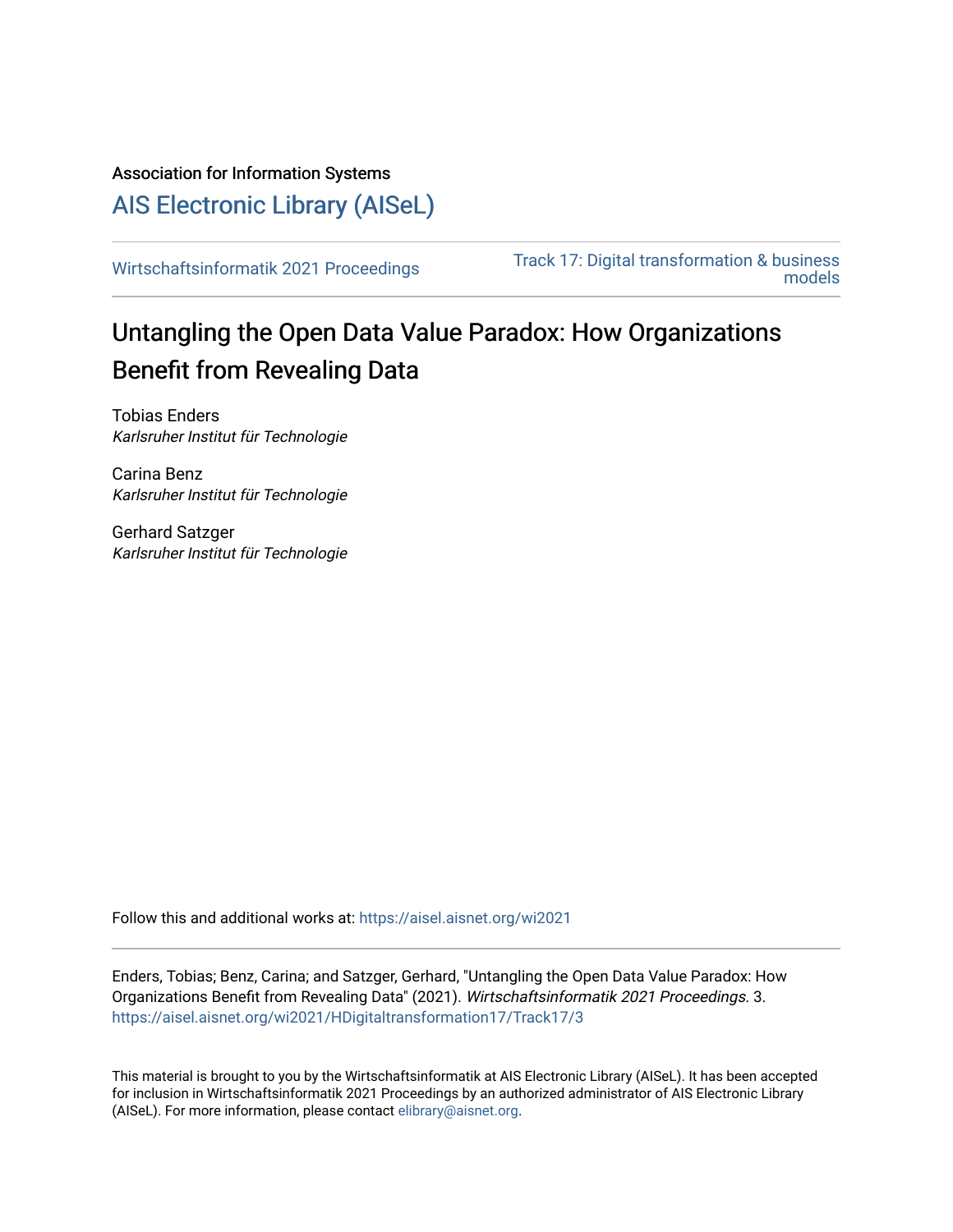## **Untangling the Open Data Value Paradox: How Organizations Benefit from Revealing Data**

Tobias Enders, Carina Benz, and Gerhard Satzger

Karlsruhe Institute of Technology, IISM and KSRI, Karlsruhe, Germany {tobias.enders, carina.benz, gerhard.satzger}@kit.edu

**Abstract.** Inspired by governmental institutions publishing data for more than a decade, also private sector organizations have started engaging in open data initiatives in recent years. While monetary expenses to engage in open data are tangible, its benefits remain vague, thus fueling the open data paradox. We conduct a set of expert interviews to untangle this paradox to elicit potential benefits that may originate from engaging in open data in the private sector. Our preliminary results show three distinct groups of benefits: internal improvements, innovation driver, and external visibility. With this paper, we lay the foundation for a comprehensive model on exploring open data benefits. For practitioners, we showcase a novel path to extract value from data and to monetize it.

**Keywords:** open data, benefits, data value, data monetization

#### **1 Introduction**

By now, most organizations acknowledge the role of data as a strategic asset that carries implicit value [1]. Inspired by contemporary trends towards openness and social responsibility, firms let their organizational boundaries become permeable to enable collaboration and innovation [2]. In recent years, private sector firms have started sharing their data with the general public as open data. Given a high level of uncertainty of its benefits, investments are still scarce and fuel the open data paradox [3].

The paradox describes a setting between data provider and data consumer: While data consumers refrain from building services or business models based on open data given its uncertain perpetuity, data providers hesitate to make investments given a lack of evidence of innovation and added value [3]. This paper aims to untangle one side of the paradox by showcasing benefits and thus calling for more investments into open data. Our overall objective of this study is the development of a comprehensive model on the benefits of open data in private sector organizations. This paper represents the first pillar, which is based upon expert interviews.

Given that extant literature offers little insight into benefits of engaging in open data in private sector organizations, our initial data collection is based upon a set of expert interviews. This approach allows obtaining first-hand knowledge from firms that have been active in open data. Hence, we pursue the following research questions: *"What are the benefits from engaging in open data in private sector organizations?"* To

<sup>16</sup>th International Conference on Wirtschaftsinformatik, March 2021, Essen, Germany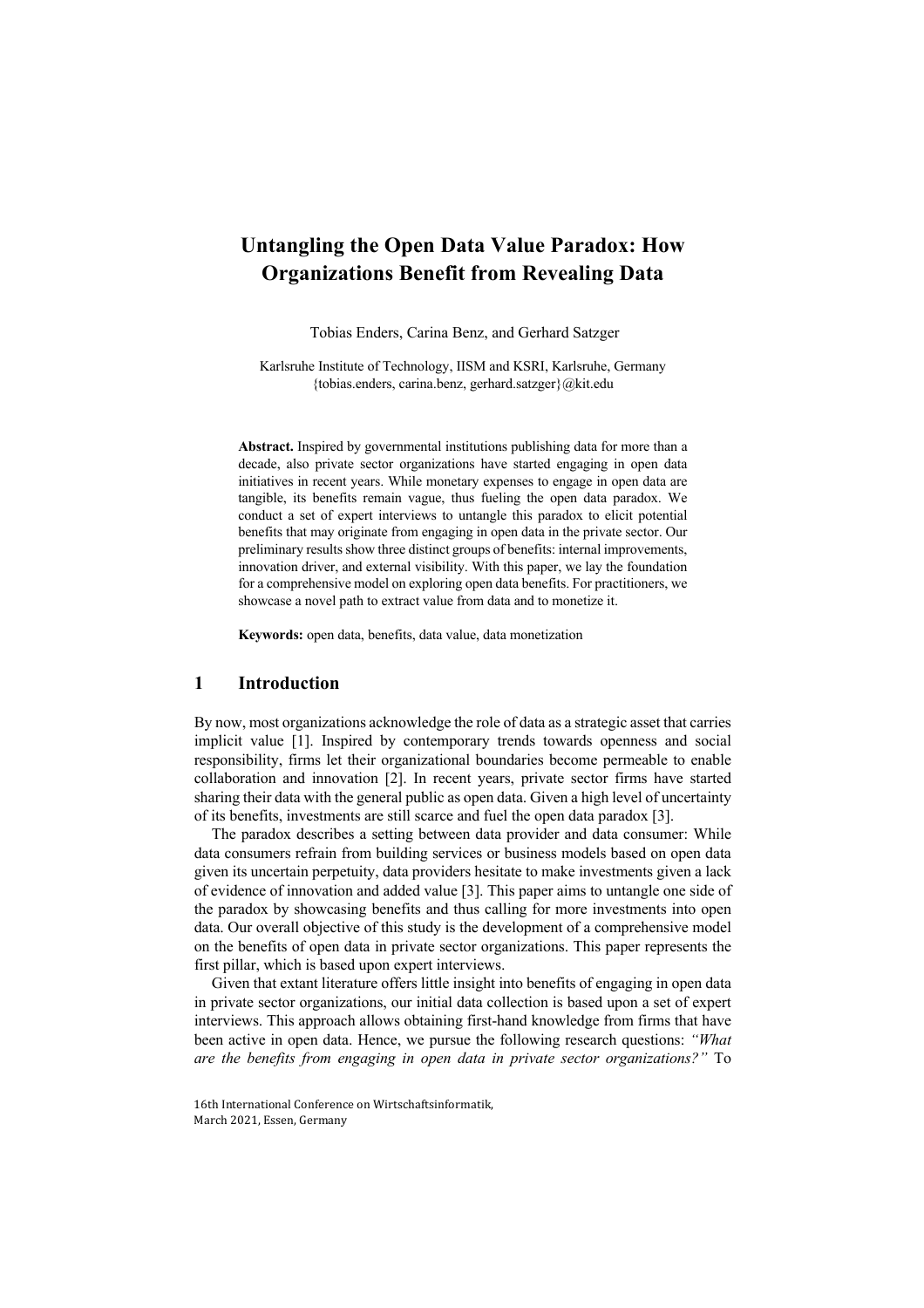address this question, we conduct ten semi-structured interviews across multiple industry sectors. Preliminary results show that there are three distinct groups of benefits: internal improvements, innovation driver, and external visibility.

The paper is structured as follows: Section 2 introduces the fundamentals of open data followed by the research design in section 3. Section 4 discusses the preliminary results of our study before closing with a conclusion and research outlook in section 5.

### **2 Fundamentals of Open Data**

Over the years, literature has produced various understandings and conceptualizations of what is meant by openness [4]. Open data – representing an open resource in the universe of openness – makes no exception: A multitude of definition of what open data entails has emerged. We follow the concept that defines open data as a form of content that can be freely used, modified, and shared by anyone and for any purpose [5]. Despite this notion, organizations oftentimes restrict data re-use and re-distribution and thereby dilute the meaning of data being truly open.

Given the ambiguity in research on "openness", it is crucial to contextualize open data towards adjacent research fields. Schlagwein et al. [6] suggest a framework to conceptualize different research streams: Openness as higher order concept, open sources, open process and open effects. In line with the proposed framework, we understand open data to be an open resource similar to open API [7] and open source software [8]. In contrast, open processes include open innovation [2, 9] and crowdsourcing [10]. While open resources may represent an input to open processes, we must clearly distinguish between those fields of research and their contributions.

While the phenomenon of open data is just gaining momentum in the private sector [11], open government data (OGD) has already proven to enable value creation [12]. Driven by changes in legislation, such as in the European Union [13] and Unites States [14], the public sector has been a role model on open data initiatives for almost two decades. Whilst research into expected benefits of OGD provides initial insights, little is known about potential benefits in the private sector. As for OGD, institutions strive, for instance, for a higher level of transparency [15, 16], democratic accountability and improved citizen services [17]. Furthermore, there is a hope that open data promotes collaboration activities between citizens and government [18, 19]. From an economic perspective, OGD has also proven to enable the formation of new business models [20]. Given that public and private organizations operate towards different objectives maximization of social welfare versus maximization of profits -, additional research is needed to capture and contrast those benefits.

#### **3 Research Design**

To explore benefits derived from open data, we conduct a set of semi-structured expert interviews across multiple industry sectors [21]. For the selection of interview participants, we follow a criterion-i purposeful sampling approach [22]. The criteria are defined as such that all interviewees must have direct knowledge of working with open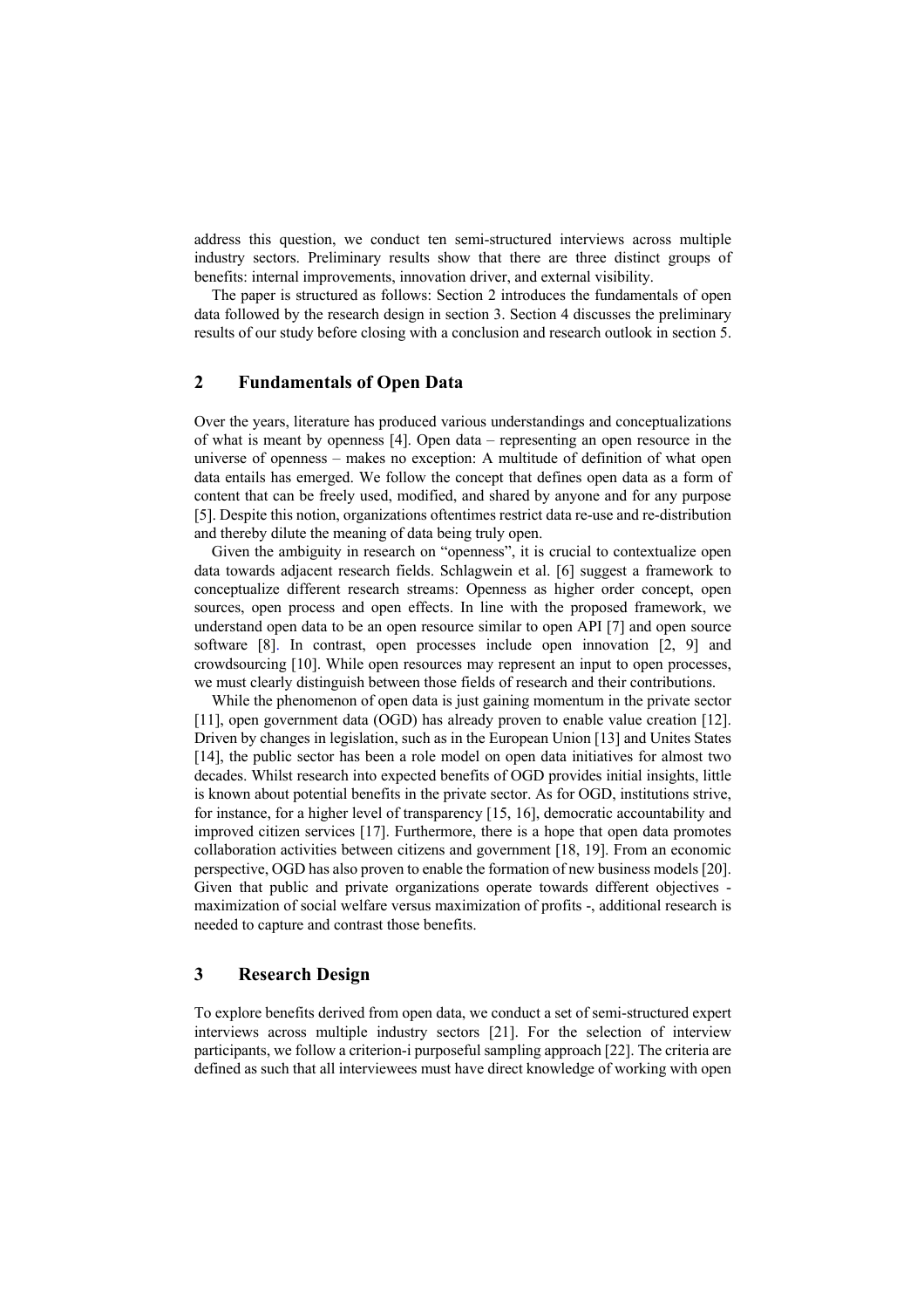data in private sector organizations, hence, provide first-hand information. Both, technical and business roles of the interviewees are in focus to explore different perspectives. An overview of the experts is provided in Table 1. In total, ten interviews are conducted; either over the phone or in-person. Each interview lasts between 45 minutes and one hour and is recorded and transcribed for further analysis.

The interviews are analyzed by conducting two distinct coding cycles [23]. To account for the explorative nature of the study, an open coding cycle with no predefined list of codes is used for the first iteration. The second coding cycle consists of an axial coding to resemble codes and to ensure that categories and subcategories relate to each other accordingly. To verify the results, we ask a second, independent researcher to re-code all interviews. Discrepancies between the coding of the researchers are discussed until a mutual agreement is reached. The software MAXQDA supports this work.

| Interviewee | Job Role                               | Industry           |
|-------------|----------------------------------------|--------------------|
|             | Team Lead IT & Engineering             | Chemicals          |
| 2           | Chief Data Officer                     | Energy             |
| 3           | Head Big Data Strategy                 | Energy             |
| 4           | Chief Data Officer                     | Banking            |
| 5           | <b>Head Data-Based Business Models</b> | Automotive         |
| 6           | <b>Head Data Strategy</b>              | Automotive         |
|             | <b>IT</b> Architect                    | Travel & Transport |
| 8           | <b>IT</b> Architect                    | Travel & Transport |
| 9           | Business Data Manager                  | Logistics          |
|             | <b>IT Enterprise Architect</b>         | Travel & Transport |

**Table 1.** Overview of interviewees

### **4 Preliminary Results**

Uncertainty about open data benefits keeps organizations from investing in these initiatives. Our preliminary results show that firms experience benefits across multiple domains: Open data contributes to internal improvements, acts as an innovation driver and improves the firm's visibility towards external stakeholders. A visual representation is shown in Figure 1 followed by an explanation of each category.

| <b>Internal Improvements</b> | <b>Innovation Driver</b>  | <b>External Visibility</b> |
|------------------------------|---------------------------|----------------------------|
| Culture                      | <b>External Resources</b> | Transparency               |
| Process                      | Service Offerings         | <b>Brand Reputation</b>    |
| Data                         | <b>Business Models</b>    | Community-Building         |

**Figure 1.** Open data benefits

**Internal Improvements.** Despite open data being an initiative primarily targeting external stakeholders, it offers multiple internal benefits to the data provider itself. We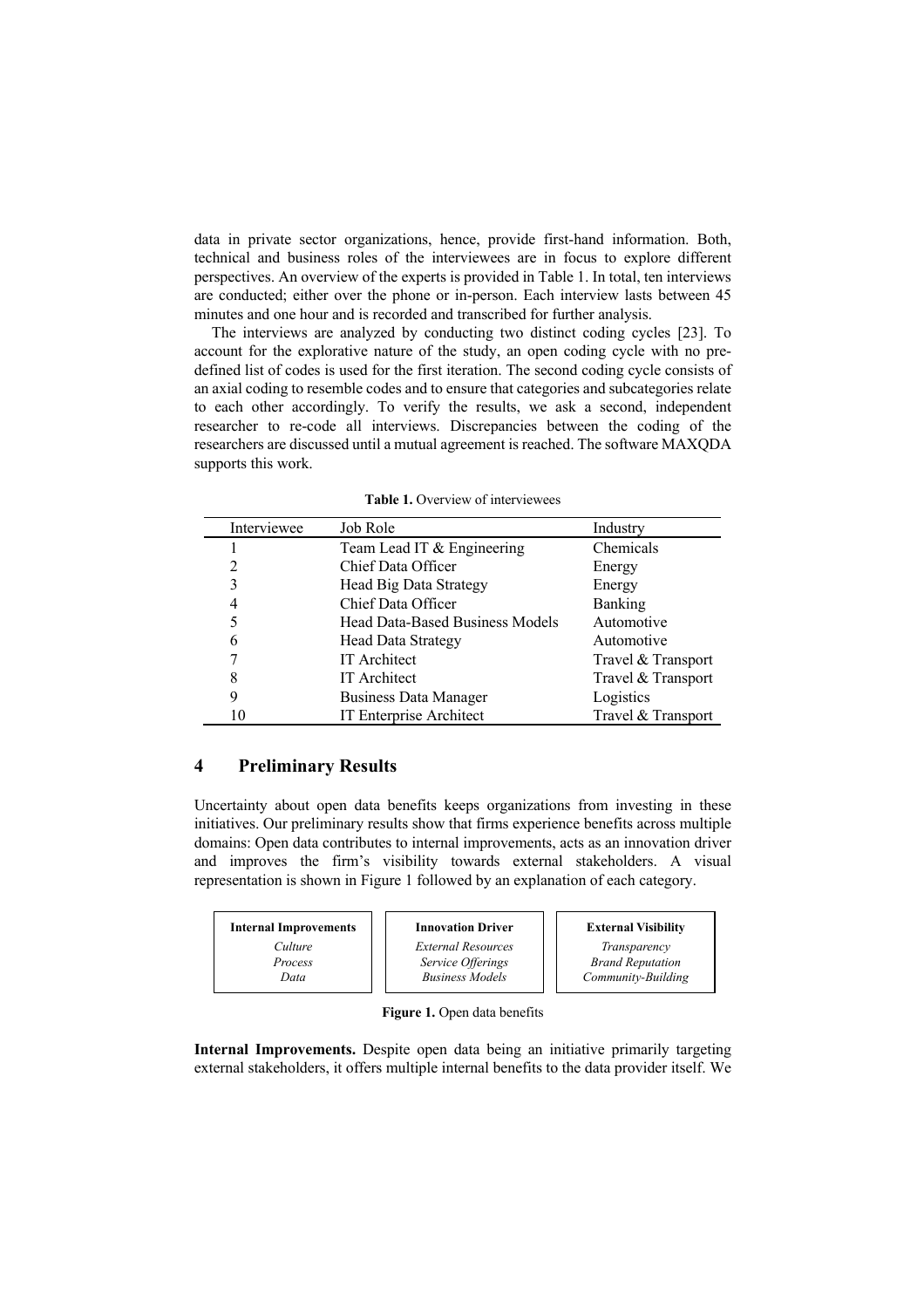separate those benefits into *culture*, *process* and *data*. We observe that the workforce (*culture*) experiences a mindset shift towards a sharing and collaborative behavior. Driven by the role model of sharing data with external parties, there is an increased awareness of employees to value and foster sharing activities within the organization itself. Furthermore, employees are intrinsically motivated to acquire new skills on data management, which can be transferred to subsequent projects. The IT Architect of Travel & Transport company recalls: "(…) the employees from our department that participated [in the open data project] learnt a lot, especially how to handle the data". As for *process*es, we observe that open data supports efforts to standardize processes across the organization. For instance, access management processes are streamlined across departments to enable all employees to have access to a common data repository. Also, having access to a structured open data interface expedites internal software development cycles, which directly translates into cost savings. In a particular case, a travel & transport firm shortened their application development cycle times by up to 50%. As for a *data* focus, we find that engaging in open data leads to the creation of central data repositories (e.g., data lake), which serve as a one-stop data shop for the entire organization. Also, open data promotes automation efforts given pre-curated data for automated report generation. In summary, we observe that open data contributes to a de-silofication across the organizations; i.e., organizational silos fade away in favor of shared repositories, processes and mindsets.

**Innovation Driver.** Revealing data to the outside can reinforce a company's innovation potential. It offers *access to external resources* and reflects an option to combat internal capacity constrains: Through open data, companies can profit from time, knowledge, skills and ideas of externals engaging with the data sets. Being intrinsically motivated, external problem solvers invest their personal resources free of charge and contribute to idea generation and problem solving. This creative potential may even translate into *new service offerings* being implemented by the organization itself (e.g., through IP purchasing or licensing) or complementing their business when being offered by the external innovator. In fact, we find external innovators to develop solutions to previously unknown problems, e.g. by addressing issues of minority customer groups. In a concrete use case, a train and rail operator made information about available cargo spaces on their passenger trains available as open data. Inspired by the idea to reduce  $CO<sub>2</sub>$  emissions for transporting parcels, a Swiss-based startup used this data to develop a service that allowed same-day parcel delivery by train. For the last mile, the startup uses cargo bikes. Through the use of open data, a win-win situation for both sides emerged: For the startup, the data enabled the service and hence their business model as a whole. For the train & rail operator, additional cargo transported meant additional revenue. Interestingly, open data can *enable new business models* for the data provider as well: While open data is revealed free of charge, organizations start implementing freemium payment models. We find that firms allow access to limited or aggregated open data as a trigger for interested parties to pay for more granular data. Thus, companies establish new business models and thereby monetize their data assets. While extant literature discusses the emergence of new business models in connection with open government data [12], it represents a novel perspective for private sector organizations. In summary, we observe open data to spark innovation by leveraging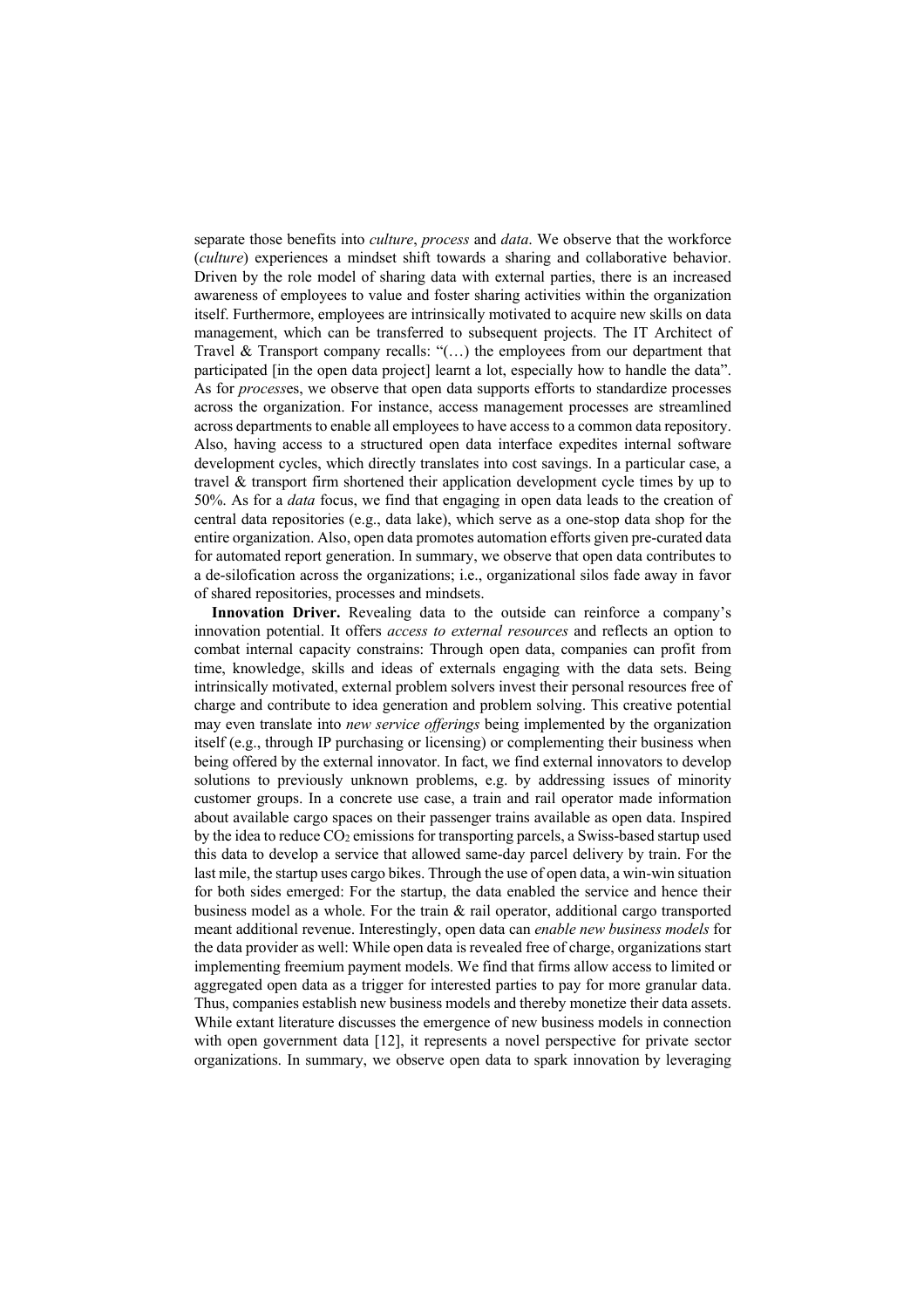resources outside the company and opening potential for novel business models and services.

**External Visibility.** Open data offers benefits related to an enhanced external visibility of the firm. Publishing data creates *transparency* by allowing insights into the company's operations. As a consequence, the interviewees confirm a positive impact on the *brands' reputation*. This is further accelerated by press releases, spreading the word via online and offline media such as blogs, business journals and newspapers. We find that this leads to positive outcomes. For instance, firms experience a spike in the number of applicants for open job positions - especially from recent university graduates. The Chief Data Officer from an Energy company notes: "[open data] is an opportunity for us to present the company and get to know university graduates (…) that we might have the opportunity to hire at a later point in time". Similarly, other external entities take notice of the company, such as investors in pursuit of new investment opportunities. Moreover, we observe *community-building* activities between the firm, creative minds and developers. Establishing a relationship with the community is of utmost importance to enable feedback mechanisms and learn about data needs. Summarizing, open data enhances transparency, brand reputation and community-building, resulting in improved visibility towards external stakeholders.

### **5 Conclusion and Outlook**

This paper investigates how private sector organizations engaging in open data benefit from these initiatives. As a first step towards a holistic model on open data benefits, we conduct expert interviews to reveal insights on the companies' experience. We find open data to contribute to internal improvements, to act as an innovation driver and to enhance the firm's visibility towards external stakeholders. For organizations, we illustrate that engaging in open data represents a novel path to extract value from data and to benefit in monetary and non-monetary ways. By providing evidence of value created through open data, we disentangle one side of the open data value paradox. Most notably, open data creates an opportunity for firms to obtain access to skills, time and ideas at no additional charge to co-create value and boost innovation.

While this study's findings are limited given that only single observations were made for each of the organizations, we plan on extending our knowledge base to arrive at a comprehensive model of open data benefits. In particular, we aim to deepen our insights by drawing on in-depth case studies with firms that have been practicing open data for several years. This allows us to observe benefits as they evolve over a longer period of time and hence, we are not dependent on retrospective considerations of individuals. Those findings will be complemented by and contrasted with a structured literature review on open data benefits across multiple domains. In addition to extending our data base, we intend to further analyze organizational change implications of engaging in open data. For instance, open data enables new business models that need to be aligned and integrated with existing ones. While this work has a strong focus on potential benefits of open data, future research needs to critically reflect on the drawbacks and risks that may occur when revealing open data in a digital ecosystem.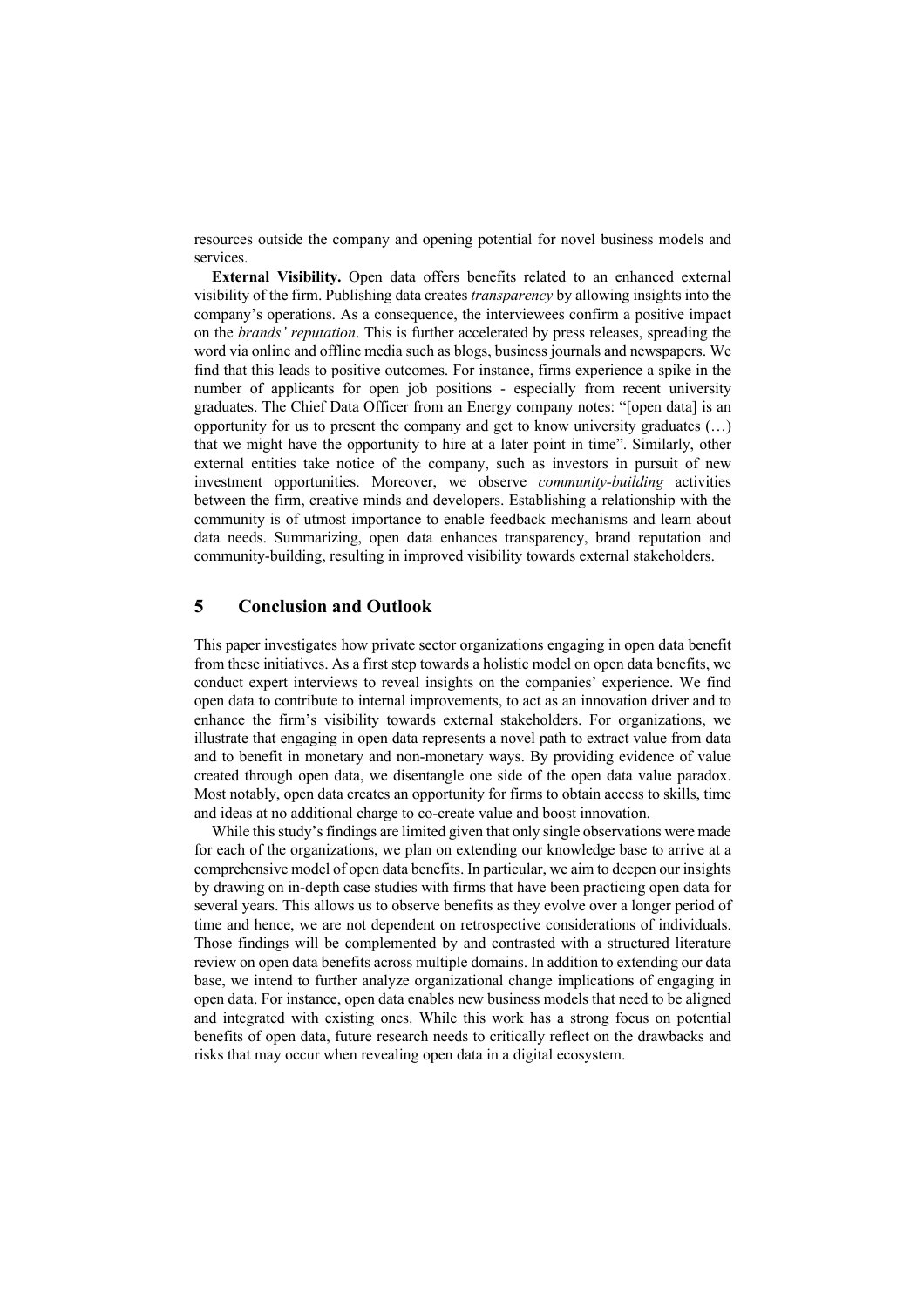#### **References**

- 1. Wixom, B.H., Ross, J.W.: How to monetize your data? MIT Sloan Manag. Rev. 58, (2017).
- 2. Chesbrough, H.: The future of open innovation. Res. Manag. 60, 35–38 (2017).
- 3. Jetzek, T.: Innovation in the Open Data Ecosystem: Exploring the Role of Real Options Thinking and Multi-sided Platforms for Sustainable Value Generation through Open Data. In: Analytics, Innovation, and Excellence-Driven Enterprise Sustainability. pp. 137–168. Palgrave Macmillan, New York (2017).
- 4. Dahlander, L., Gann, D.M.: How open is innovation? Res. Policy. 39, 699–709 (2010).
- 5. Open Knowledge Foundation: The Open Definition, https://opendefinition.org/ (Accessed: 01.07.2020).
- 6. Schlagwein, D., Conboy, K., Feller, J., Leimeister, J.M., Morgan, L.: "Openness" with and without Information Technology: A framework and a brief history. J. Inf. Technol. 32, 297–305 (2017).
- 7. Benlian, A., Hilkert, D., Hess, T.: How open is this Platform? The meaning and measurement of platform openness from the complementers' perspective. J. Inf. Technol. 30, 209–228 (2015).
- 8. Henkel, J.: Selective revealing in open innovation processes: The case of embedded Linux. Res. Policy. 35, 953–969 (2006).
- 9. West, J., Salter, A., Vanhaverbeke, W., Chesbrough, H.: Open Innovation: The Next Decade. Res. Policy. 43, 805–811 (2014).
- 10. Howe, J.: Crowdsourcing: How the power of the crowd is driving the future of business. Random House (2008).
- 11. Enders, T., Benz, C., Schüritz, R., Lujan, P.: How To Implement an Open Data Strategy ? Analyzing Organizational Change Processes To Enable Value Creation by Revealing Data. In: Proceedings of 28th European Conference on Information Systems (2020).
- 12. Ahmadi Zeleti, F., Ojo, A., Curry, E.: Exploring the economic value of open government data. Gov. Inf. Q. 33, 535–551 (2016).
- 13. European Parliament: Directive 2003/98/EC on the re-use of public sector information, https://eur-lex.europa.eu/LexUriServ/LexUriServ.do?uri=OJ:L:2003:345:0090:0096: en:PDF (Accessed: 05.08.2020).
- 14. Obama, B.: Transparency and Open Government, https://obamawhitehouse.archives.gov/ the-press-office/transparency-and-open-government (Accessed: 15.05.2020).
- 15. Bertot, J.C., Jaeger, P.T., Grimes, J.M.: Using ICTs to create a culture of transparency: Egovernment and social media as openness and anti-corruption tools for societies. Gov. Inf. Q. 27, 264–271 (2010).
- 16. McDermott, P.: Building open government. Gov. Inf. Q. 27, 401–413 (2010).
- 17. Janssen, M., Charalabidis, Y., Zuiderwijk, A.: Benefits, Adoption Barriers and Myths of Open Data and Open Government. Inf. Syst. Manag. 29, 258–268 (2012).
- 18. Kassen, M.: A promising phenomenon of open data: A case study of the Chicago open data project. Gov. Inf. Q. 30, 508–513 (2013).
- 19. Johnson, P., Robinson, P.: Civic Hackathons: Innovation, Procurement, or Civic Engagement? Rev. Policy Res. 31, 349–357 (2014).
- 20. Janssen, M., Zuiderwijk, A.: Infomediary Business Models for Connecting Open Data Providers and Users. Soc. Sci. Comput. Rev. 32, 694–711 (2014).